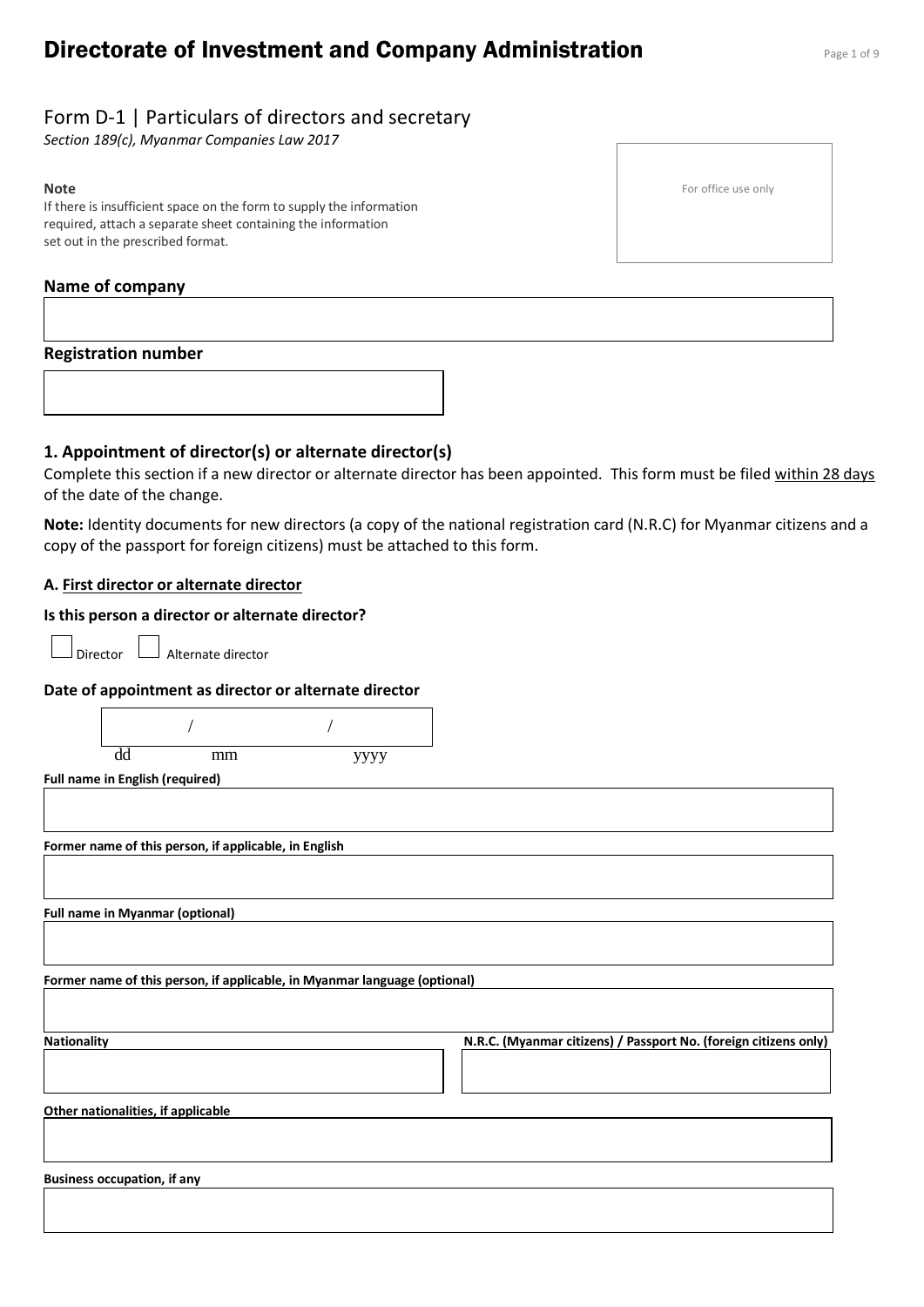| Particulars of directors and secretary |                                                                                  |         | Page 2 of 7         |
|----------------------------------------|----------------------------------------------------------------------------------|---------|---------------------|
| Gender                                 | Date of birth                                                                    |         |                     |
| Female<br>Male                         |                                                                                  |         |                     |
| Street number and street name          | Usual residential address for this director in English (required)                |         |                     |
| Unit, level, etc. (if applicable)      |                                                                                  |         |                     |
|                                        |                                                                                  |         |                     |
| Quarter/City/Township                  |                                                                                  |         |                     |
| State/Region                           |                                                                                  | Country | Postcode (optional) |
|                                        |                                                                                  |         |                     |
|                                        | Email address (optional, but an email is required to receive notifications)      |         |                     |
|                                        | Phone Number (optional, but a phone number is required to receive notifications) |         |                     |
|                                        |                                                                                  |         |                     |

## **B. Second director or alternate director Is this person a director or alternate director?**

 $\Box$  Alternate director

## **Date of appointment as director or alternate director**

| dd                                     | mm | уууу |  |
|----------------------------------------|----|------|--|
| <b>Full name in English (required)</b> |    |      |  |

**Former name of this person, if applicable, in English** 

**Full name in Myanmar (optional)**

**Former name of this person, if applicable, in Myanmar language (optional)**

**Nationality N.R.C. (Myanmar citizens) / Passport No. (foreign citizens only)**

**Other nationalities, if applicable**

**Business occupation, if any**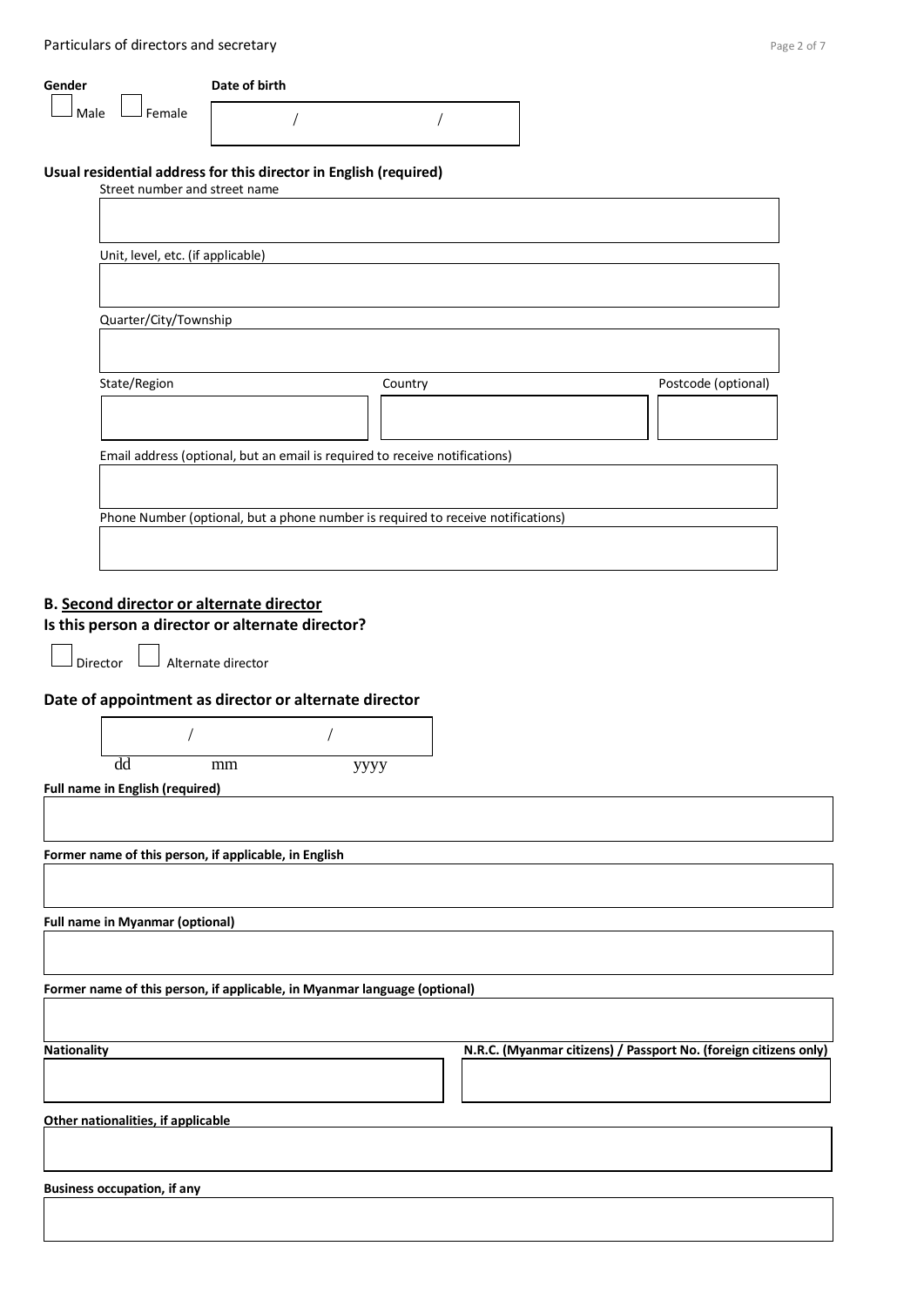Particulars of directors and secretary **Page 3 of 7** and 2011 11 and 2012 12:30 Page 3 of 7

| Gender         | Date of birth |  |
|----------------|---------------|--|
| Female<br>Male |               |  |

# **Usual residential address for this director in English (required)**

| Street number and street name                                               |                                                                                  |                     |
|-----------------------------------------------------------------------------|----------------------------------------------------------------------------------|---------------------|
|                                                                             |                                                                                  |                     |
|                                                                             |                                                                                  |                     |
| Unit, level, etc. (if applicable)                                           |                                                                                  |                     |
|                                                                             |                                                                                  |                     |
|                                                                             |                                                                                  |                     |
| Quarter/City/Township                                                       |                                                                                  |                     |
|                                                                             |                                                                                  |                     |
|                                                                             |                                                                                  |                     |
| State/Region                                                                | Country                                                                          | Postcode (optional) |
|                                                                             |                                                                                  |                     |
|                                                                             |                                                                                  |                     |
| Email address (optional, but an email is required to receive notifications) |                                                                                  |                     |
|                                                                             |                                                                                  |                     |
|                                                                             |                                                                                  |                     |
|                                                                             |                                                                                  |                     |
|                                                                             | Phone Number (optional, but a phone number is required to receive notifications) |                     |
|                                                                             |                                                                                  |                     |
|                                                                             |                                                                                  |                     |

## **2. Cessation of director or alternate director**

Complete this section if a person has ceased to be a director or alternate director for the company. This form must be filed within 28 days of the date of the change.

## **A. First director or alternate director ceasing to hold office**

#### **Full name in English**

| Date of birth                                                                                                                                                          | Date person ceased to be a director or alternate director |  |
|------------------------------------------------------------------------------------------------------------------------------------------------------------------------|-----------------------------------------------------------|--|
|                                                                                                                                                                        |                                                           |  |
| Was this person a director or alternative director?                                                                                                                    |                                                           |  |
| Alternate director<br>Director                                                                                                                                         |                                                           |  |
|                                                                                                                                                                        |                                                           |  |
|                                                                                                                                                                        |                                                           |  |
|                                                                                                                                                                        |                                                           |  |
|                                                                                                                                                                        |                                                           |  |
|                                                                                                                                                                        | Date person ceased to be a director or alternate director |  |
|                                                                                                                                                                        |                                                           |  |
| B. Second Director or Alternate Director ceasing to hold office<br><b>Full name in English</b><br>Date of birth<br>Was this person a director or alternative director? |                                                           |  |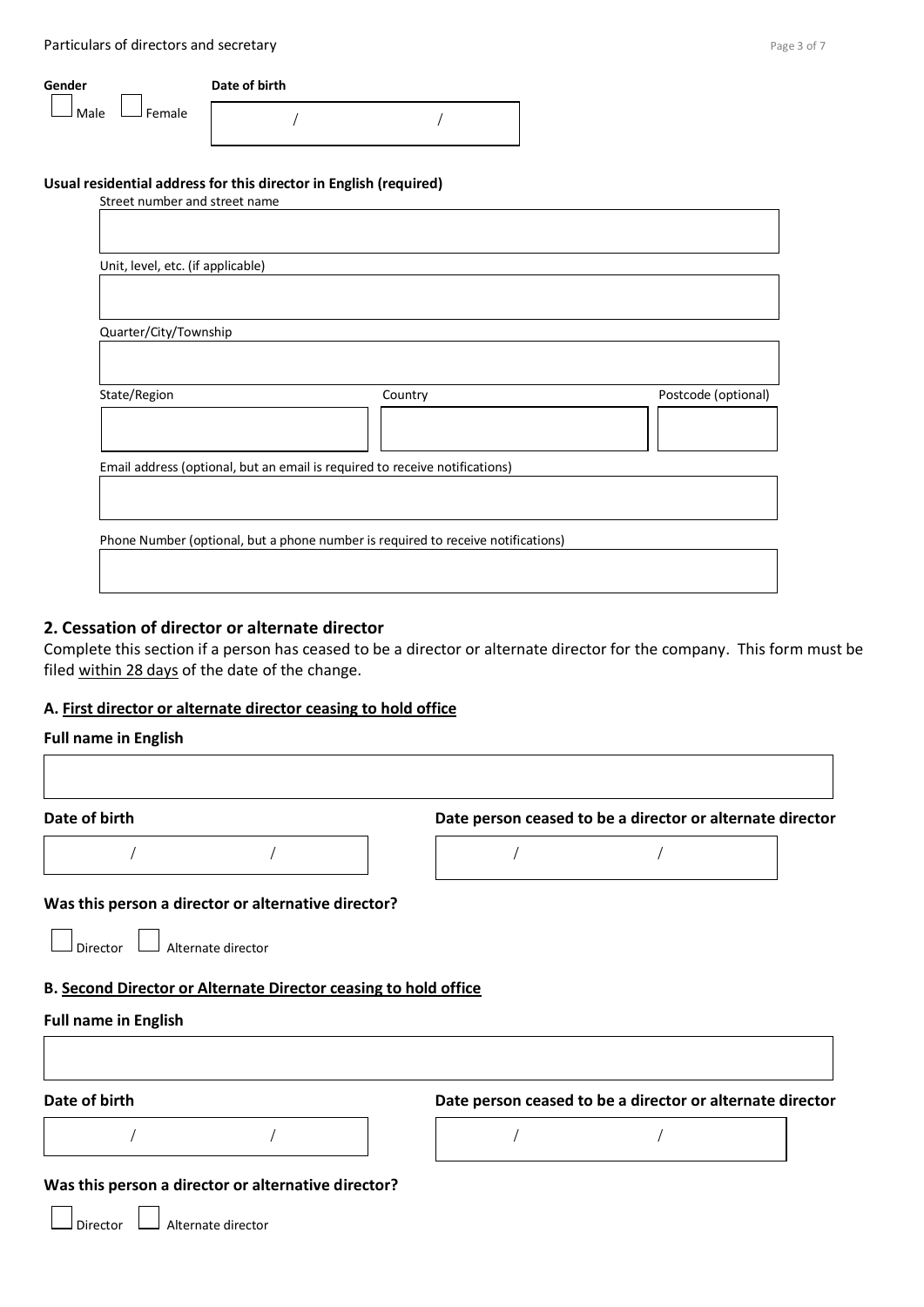#### **3. Change in particulars of existing Director(s)**

Complete this section if a current director or alternate director has had a change in their personal details (such as an address change). *Please restate all information for this director as of the date of filing this form.* This form must be filed within 28 days of the date of the change.

#### **Is this person a director or alternate director?**

Director **L**<br>Alternate director

## **Date of particulars changed for this director or alternate director**



**Full name in English (required)**

**Former name of this person, if applicable, in English** 

**Full name in Myanmar (optional)**

**Former name of this person, if applicable, in Myanmar language (optional)**

| <b>Nationality</b> | N.R.C. (Myanmar citizens) / Passport No. (foreign citizens only) |  |
|--------------------|------------------------------------------------------------------|--|
|                    |                                                                  |  |
|                    |                                                                  |  |

**Other nationalities, if applicable**

**Business occupation, if any Gender Date of birth**

/ /

 $\Box$  Female

|  |  |  | ,我们也不会有什么?""我们的人,我们也不会有什么?""我们的人,我们也不会有什么?""我们的人,我们也不会有什么?""我们的人,我们也不会有什么?""我们的人 |  |  |
|--|--|--|----------------------------------------------------------------------------------|--|--|
|  |  |  |                                                                                  |  |  |

#### **Usual residential address for this director in English (required)** Street number and street name

Unit, level, etc. (if applicable) Quarter/City/Township State/Region **Country Country Country** Postcode (optional) Email address (optional, but an email is required to receive notifications)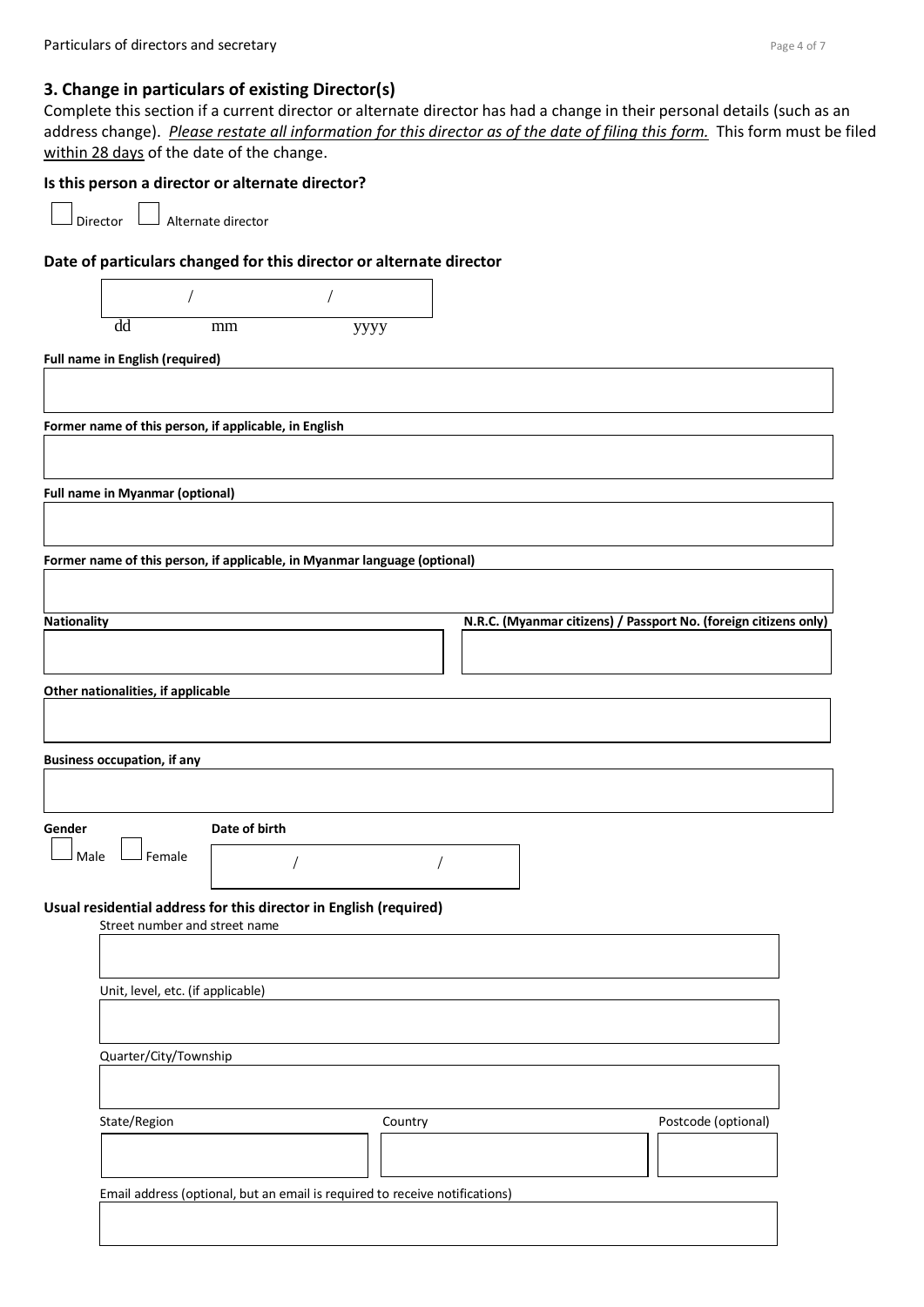Phone Number (optional, but a phone number is required to receive notifications)

## **4. Appointment of secretary**

Complete this section if a new secretary has been appointed. This form must be filed within 28 days of the date of the appointment.

**Note:** An identity document for a new secretary (a copy of the national registration card (N.R.C) for Myanmar citizens and a copy of the passport for foreign citizens) must be attached to this form.

#### **Date of appointment as secretary**

|                    | dd                                     | mm                                                                               | уууу    |  |                                                                  |  |
|--------------------|----------------------------------------|----------------------------------------------------------------------------------|---------|--|------------------------------------------------------------------|--|
|                    |                                        |                                                                                  |         |  |                                                                  |  |
|                    | <b>Full name in English (required)</b> |                                                                                  |         |  |                                                                  |  |
|                    |                                        |                                                                                  |         |  |                                                                  |  |
|                    |                                        |                                                                                  |         |  |                                                                  |  |
|                    |                                        | Former name of this person, if applicable, in English                            |         |  |                                                                  |  |
|                    |                                        |                                                                                  |         |  |                                                                  |  |
|                    | <b>Full name in Myanmar (optional)</b> |                                                                                  |         |  |                                                                  |  |
|                    |                                        |                                                                                  |         |  |                                                                  |  |
|                    |                                        |                                                                                  |         |  |                                                                  |  |
|                    |                                        | Former name of this person, if applicable, in Myanmar language (optional)        |         |  |                                                                  |  |
|                    |                                        |                                                                                  |         |  |                                                                  |  |
| <b>Nationality</b> |                                        |                                                                                  |         |  | N.R.C. (Myanmar citizens) / Passport No. (foreign citizens only) |  |
|                    |                                        |                                                                                  |         |  |                                                                  |  |
|                    |                                        |                                                                                  |         |  |                                                                  |  |
|                    | Other nationalities, if applicable     |                                                                                  |         |  |                                                                  |  |
|                    |                                        |                                                                                  |         |  |                                                                  |  |
|                    |                                        |                                                                                  |         |  |                                                                  |  |
|                    | <b>Business occupation, if any</b>     |                                                                                  |         |  |                                                                  |  |
|                    |                                        |                                                                                  |         |  |                                                                  |  |
| Gender             |                                        | Date of birth                                                                    |         |  |                                                                  |  |
|                    |                                        |                                                                                  |         |  |                                                                  |  |
| Male               | Female                                 |                                                                                  |         |  |                                                                  |  |
|                    |                                        |                                                                                  |         |  |                                                                  |  |
|                    |                                        | Usual residential address in English (required)<br>Street number and street name |         |  |                                                                  |  |
|                    |                                        |                                                                                  |         |  |                                                                  |  |
|                    |                                        |                                                                                  |         |  |                                                                  |  |
|                    |                                        | Unit, level, etc. (if applicable)                                                |         |  |                                                                  |  |
|                    |                                        |                                                                                  |         |  |                                                                  |  |
|                    | Quarter/City/Township                  |                                                                                  |         |  |                                                                  |  |
|                    |                                        |                                                                                  |         |  |                                                                  |  |
|                    |                                        |                                                                                  |         |  |                                                                  |  |
|                    | State/Region                           |                                                                                  | Country |  | Postcode (optional)                                              |  |
|                    |                                        |                                                                                  |         |  |                                                                  |  |
|                    |                                        |                                                                                  |         |  |                                                                  |  |
|                    |                                        |                                                                                  |         |  |                                                                  |  |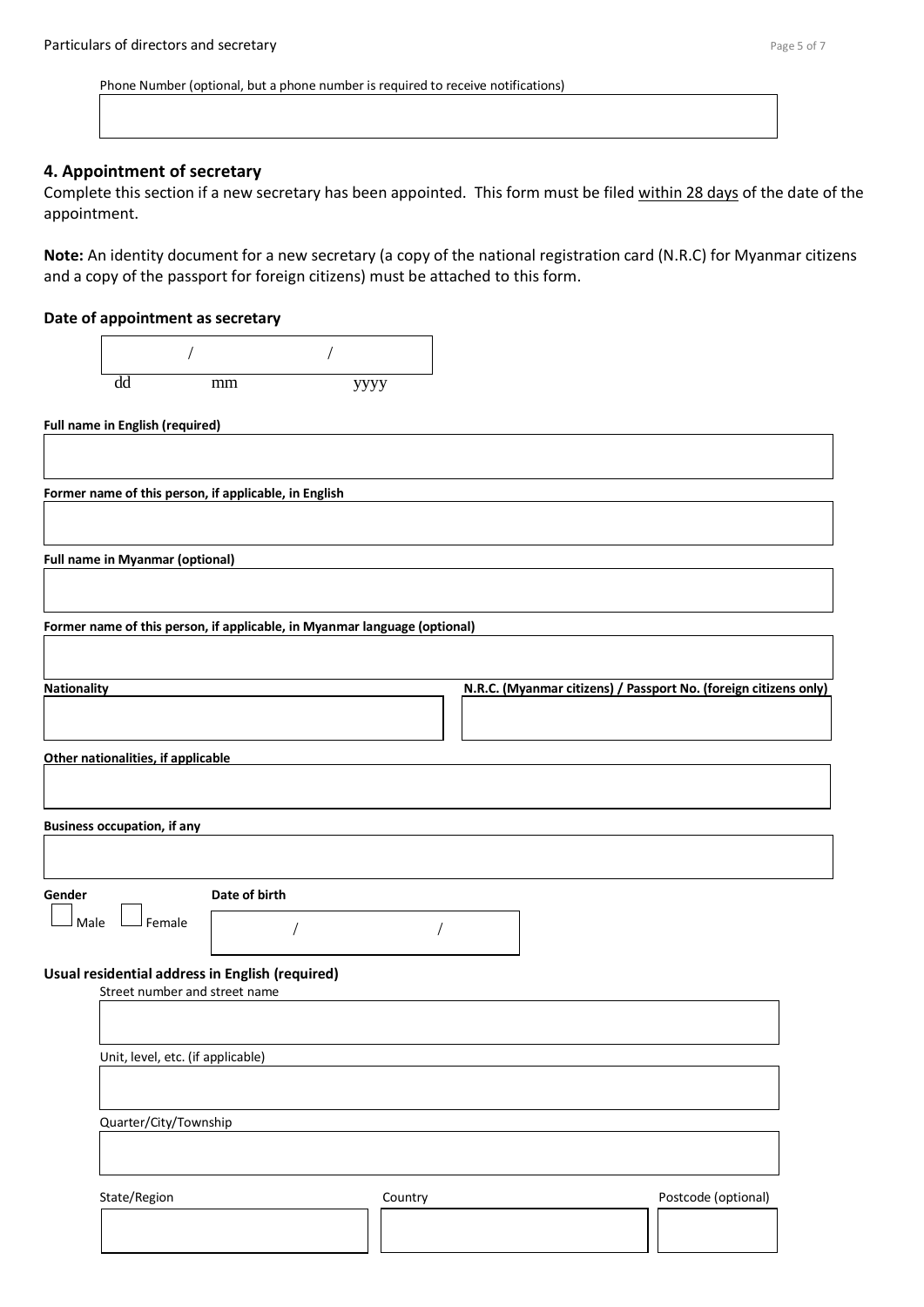| Email address |  |  |
|---------------|--|--|
|               |  |  |
|               |  |  |
|               |  |  |
| Phone Number  |  |  |
|               |  |  |
|               |  |  |
|               |  |  |

#### **5. Cessation of secretary**

Complete this section if a person has ceased to be a secretary for the company. This form must be filed within 28 days of the date of cessation.

#### **Full name in English**

## Date of birth **Date person ceased to be a secretary**



## **6. Change in particulars of existing secretary**

Complete this section if a current secretary has had a change in their personal details (such as an address change). *Please restate all information for this secretary as of the date of filing this form.* This form must be filed within 28 days of the date of the change.

| Date of particulars changed for the secretary                             |               |                                                                  |
|---------------------------------------------------------------------------|---------------|------------------------------------------------------------------|
|                                                                           |               |                                                                  |
| $\overline{dd}$<br>mm                                                     | уууу          |                                                                  |
| Full name in English (required)                                           |               |                                                                  |
|                                                                           |               |                                                                  |
| Former name of this person, if applicable, in English                     |               |                                                                  |
|                                                                           |               |                                                                  |
| <b>Full name in Myanmar (optional)</b>                                    |               |                                                                  |
|                                                                           |               |                                                                  |
| Former name of this person, if applicable, in Myanmar language (optional) |               |                                                                  |
|                                                                           |               |                                                                  |
| <b>Nationality</b>                                                        |               | N.R.C. (Myanmar citizens) / Passport No. (foreign citizens only) |
|                                                                           |               |                                                                  |
| Other nationalities, if applicable                                        |               |                                                                  |
|                                                                           |               |                                                                  |
| <b>Business occupation, if any</b>                                        |               |                                                                  |
|                                                                           |               |                                                                  |
| Gender                                                                    | Date of birth |                                                                  |
| Male<br>Female                                                            |               |                                                                  |
|                                                                           |               |                                                                  |